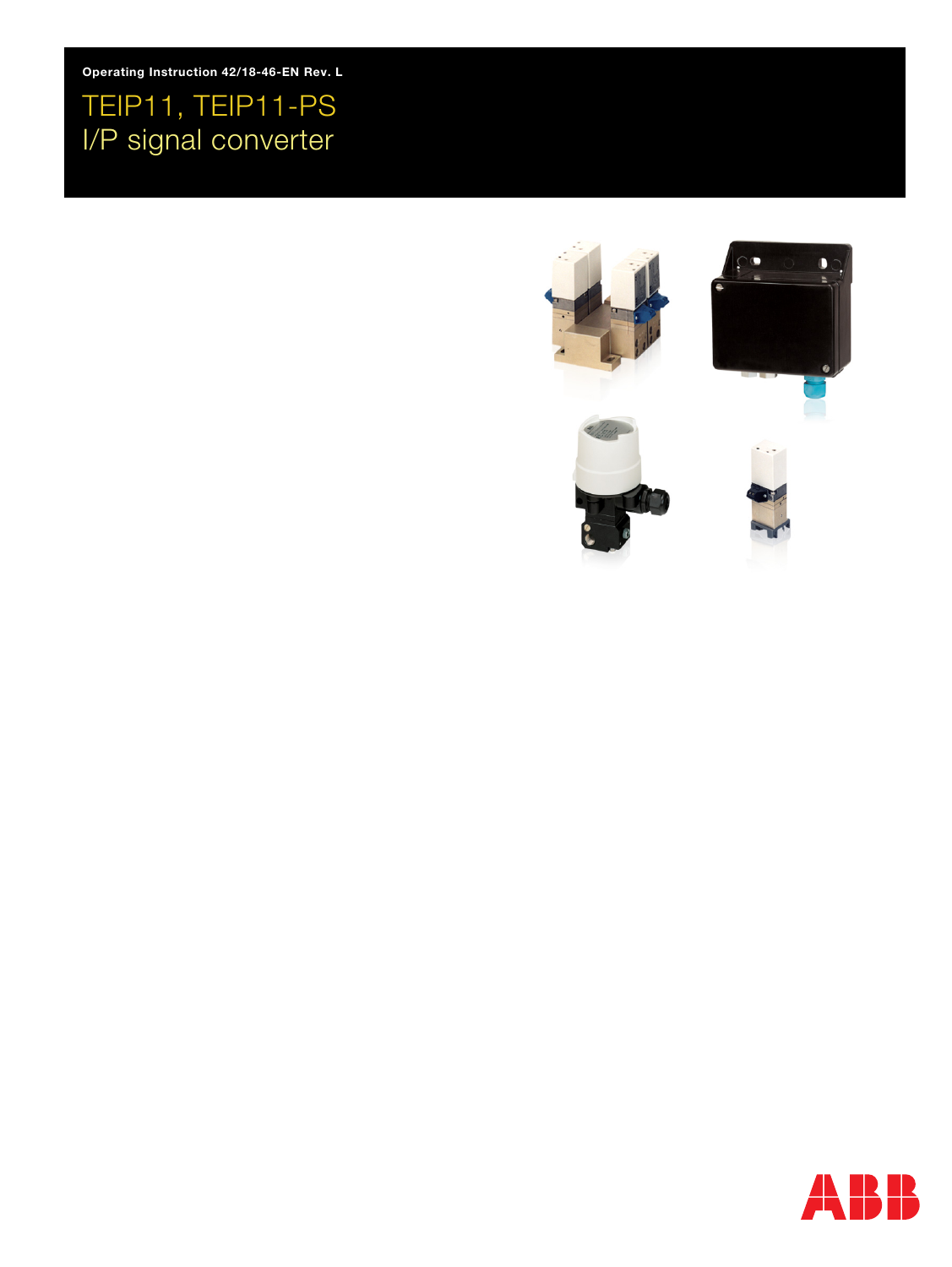# Short product description

I/P signal converter for controlling pneumatic actuators or pneumatic positioners for positioning valves.

# Further information

Additional documentation on TEIP11, TEIP11-PS is available for download free of charge at www.abb.com/positioners. Alternatively simply scan this code:



Manufacturer ABB Automation Products GmbH Measurement & Analytics Schillerstr. 72 32425 Minden Germany Tel: +49 571 830-0 Fax: +49 571 830-1806

### Customer service center

Tel.: +49 180 5 222 580 E-mail: automation.service@de.abb.com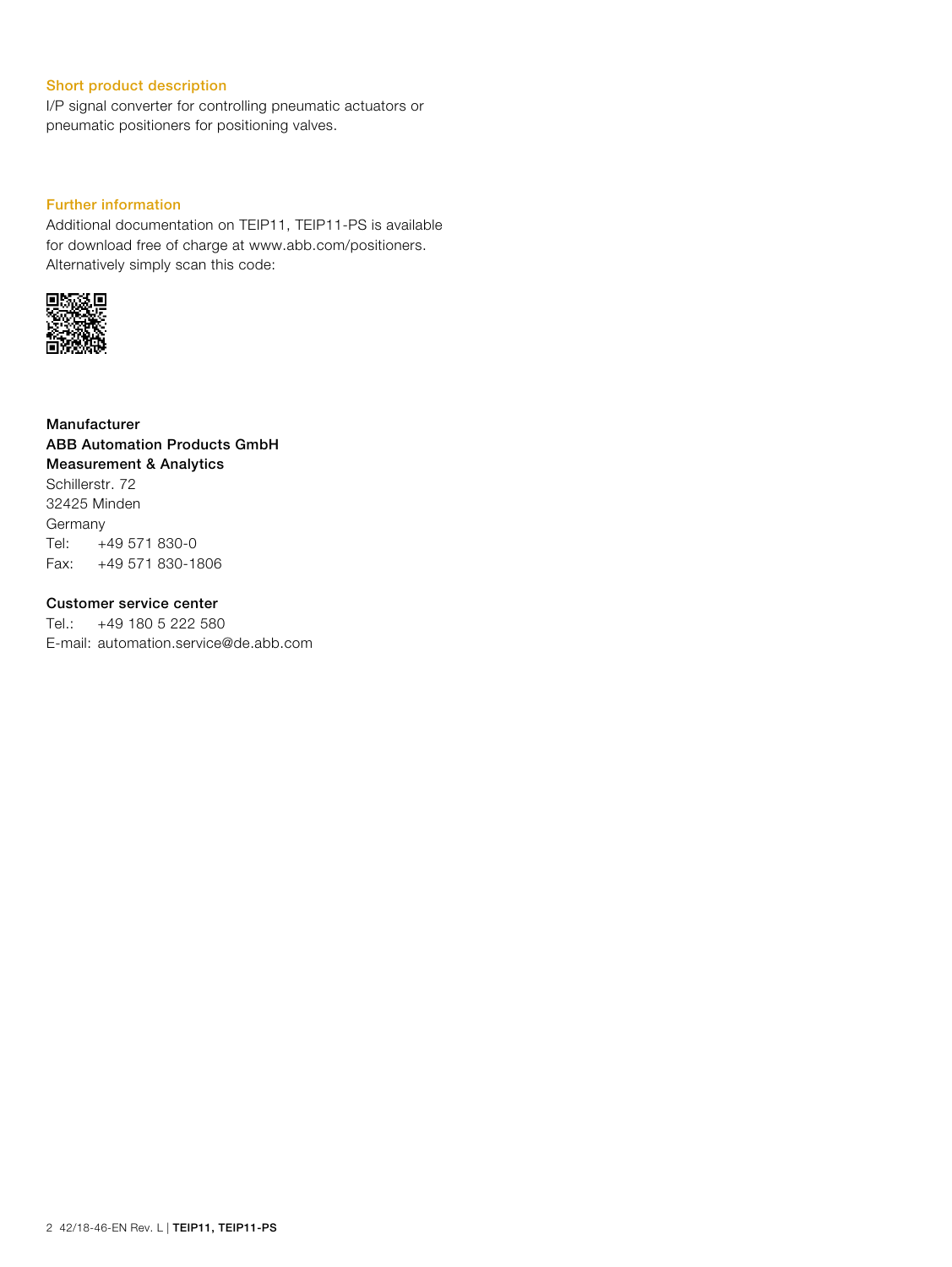# **Contents**

| 1      | 1.1<br>1.2<br>1.3<br>1.4<br>1.5                                                                           |                                                                                                                                                                                                                                                                                                                                |
|--------|-----------------------------------------------------------------------------------------------------------|--------------------------------------------------------------------------------------------------------------------------------------------------------------------------------------------------------------------------------------------------------------------------------------------------------------------------------|
| 2      | 2.1<br>2.1.1<br>2.2<br>2.2.1<br>2.2.2<br>2.2.3<br>2.2.4<br>2.3<br>2.3.1<br>2.3.2<br>2.3.3<br>2.4<br>2.4.1 | Use in potentially explosive atmospheres  5<br>Flameproof (enclosure), ATEX "Ex d" 5<br>Operation as intrinsically safe equipment 5<br>Information about opening and closing the housing6<br>Requirements for operation with the "flameproof<br>(enclosure)" (Ex d) type of protection  6<br>Changing the type of protection 6 |
| 3<br>4 | 3.1<br>3.1.1<br>3.1.2<br>3.2<br>3.2.1<br>3.2.2<br>3.2.3                                                   | Control room housing unit for rail mounting 8<br>Control room housing unit for block mounting 8                                                                                                                                                                                                                                |
|        | 4.1<br>4.2<br>4.2.1                                                                                       |                                                                                                                                                                                                                                                                                                                                |
| 5      | 5.1<br>5.2<br>5.3                                                                                         |                                                                                                                                                                                                                                                                                                                                |

| 6  |                |                                                 |
|----|----------------|-------------------------------------------------|
|    | 6.1            |                                                 |
|    | 6.1.1          | Control room housing unit for rail mounting 10  |
|    | 6.1.2          | Control room housing unit for block mounting 10 |
|    | 6.1.3          | Aluminum/stainless steel field mount housing 11 |
|    | 6.1.4          | Field mount housing as a mounting module for    |
|    |                |                                                 |
|    | 6.1.5          |                                                 |
|    | 6.2            |                                                 |
|    | 6.2.1          |                                                 |
|    | 6.2.2          |                                                 |
|    | 6.2.3          |                                                 |
|    | 6.3            |                                                 |
|    | 6.3.1          |                                                 |
|    | 6.3.2          |                                                 |
|    |                |                                                 |
| 7  |                |                                                 |
|    |                |                                                 |
| 8  |                |                                                 |
|    |                |                                                 |
| 9  | <b>Repair </b> |                                                 |
|    | 9.1            |                                                 |
| 10 |                |                                                 |
|    | 10.1           |                                                 |
|    |                |                                                 |
| 11 |                |                                                 |
|    |                |                                                 |
| 12 |                |                                                 |
|    | 12.1           |                                                 |
|    | 12.2           |                                                 |
|    | 12.2.1         | Connection diagram 900842 FM 16                 |
|    | 12.2.2         | Connection diagram 900842 CSA 18                |
|    |                |                                                 |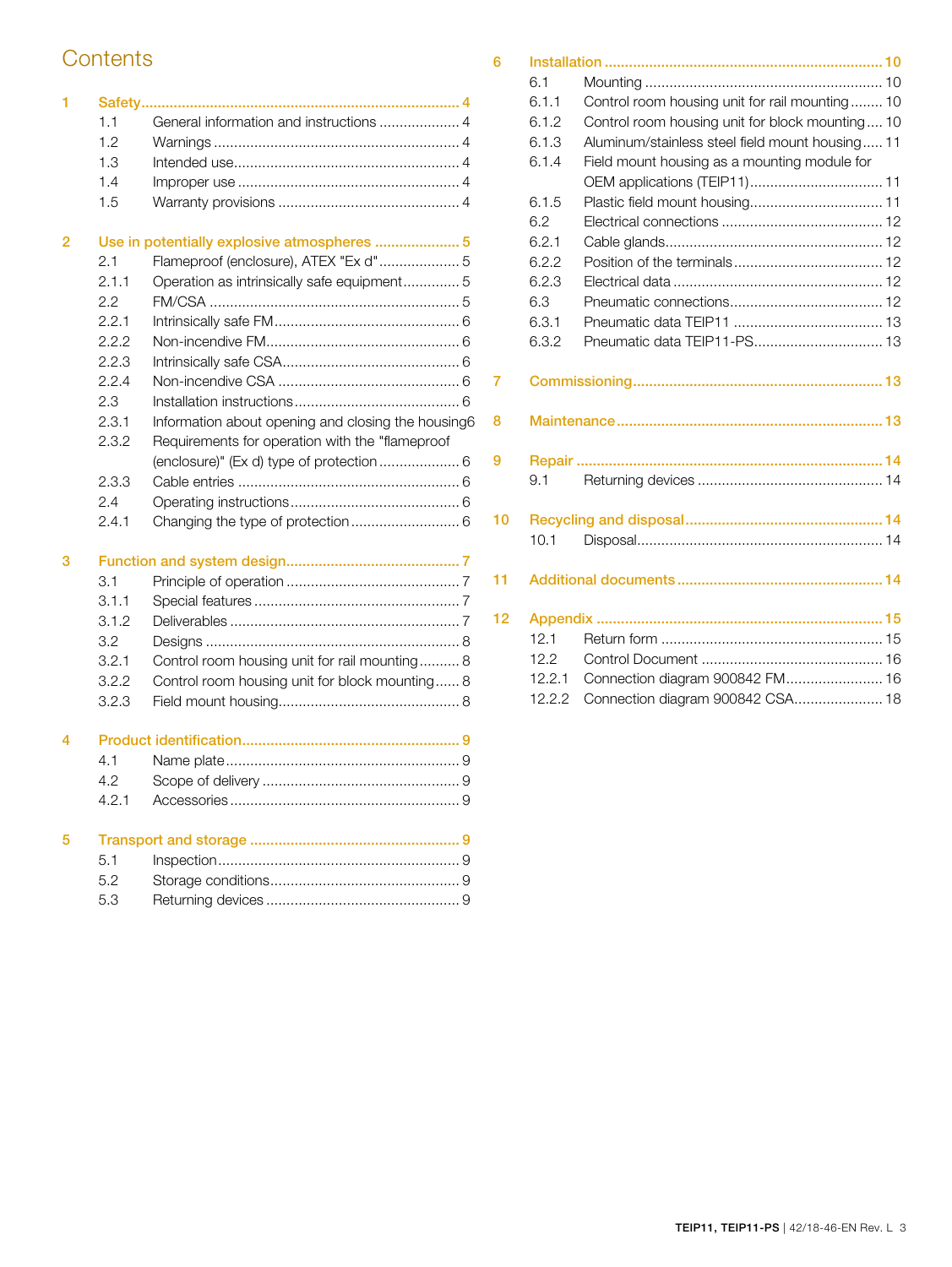# 1 Safety

# 1.1 General information and instructions

These instructions are an important part of the product and must be retained for future reference.

Installation, commissioning, and maintenance of the product may only be performed by trained specialist personnel who have been authorized by the plant operator accordingly. The specialist personnel must have read and understood the manual and must comply with its instructions.

For additional information or if specific problems occur that are not discussed in these instructions, contact the manufacturer. The content of these instructions is neither part of nor an amendment to any previous or existing agreement, promise or legal relationship.

Modifications and repairs to the product may only be performed if expressly permitted by these instructions. Information and symbols on the product must be observed. These may not be removed and must be fully legible at all times.

The operating company must strictly observe the applicable national regulations relating to the installation, function testing, repair and maintenance of electrical products.

# 1.2 Warnings

The warnings in these instructions are structured as follows:

### **A** DANGER

The signal word "DANGER" indicates an imminent danger. Failure to observe this information will result in death or severe injury.

# **A** WARNING

The signal word "WARNING" indicates an imminent danger. Failure to observe this information may result in death or severe injury.

# **A** CAUTION

The signal word "CAUTION" indicates an imminent danger. Failure to observe this information may result in minor or moderate injury.

# NOTICE

The signal word "NOTICE" indicates useful or important information about the product.

The signal word "NOTICE" is not a signal word indicating a danger to personnel. The signal word "NOTICE" can also refer to material damage.

# 1.3 Intended use

I/P signal converters for standard signals TEIP11 and TEIP11- PS are used to control pneumatic actuators or pneumatic positioners for positioning valves.

The device has been designed for use exclusively within the technical limit values indicated on the name plate and in the data sheets.

# 1.4 Improper use

The following are considered to be instances of improper use of the device:

- For operating as a flexible adapter in piping, e.g. for compensating pipe offsets, pipe vibrations, pipe expansions, etc.
- For use as a climbing aid, e.g. for mounting purposes
- For use as a support for external loads, e.g. as a support for piping, etc.
- Material application, e.g. by painting over the housing, name plate or welding/soldering on parts.
- Material removal, e.g. by spot drilling the housing.

# 1.5 Warranty provisions

Using the device in a manner that does not fall within the scope of its intended use, disregarding this manual, using underqualified personnel, or making unauthorized alterations releases the manufacturer from liability for any resulting damage. This renders the manufacturer's warranty null and void.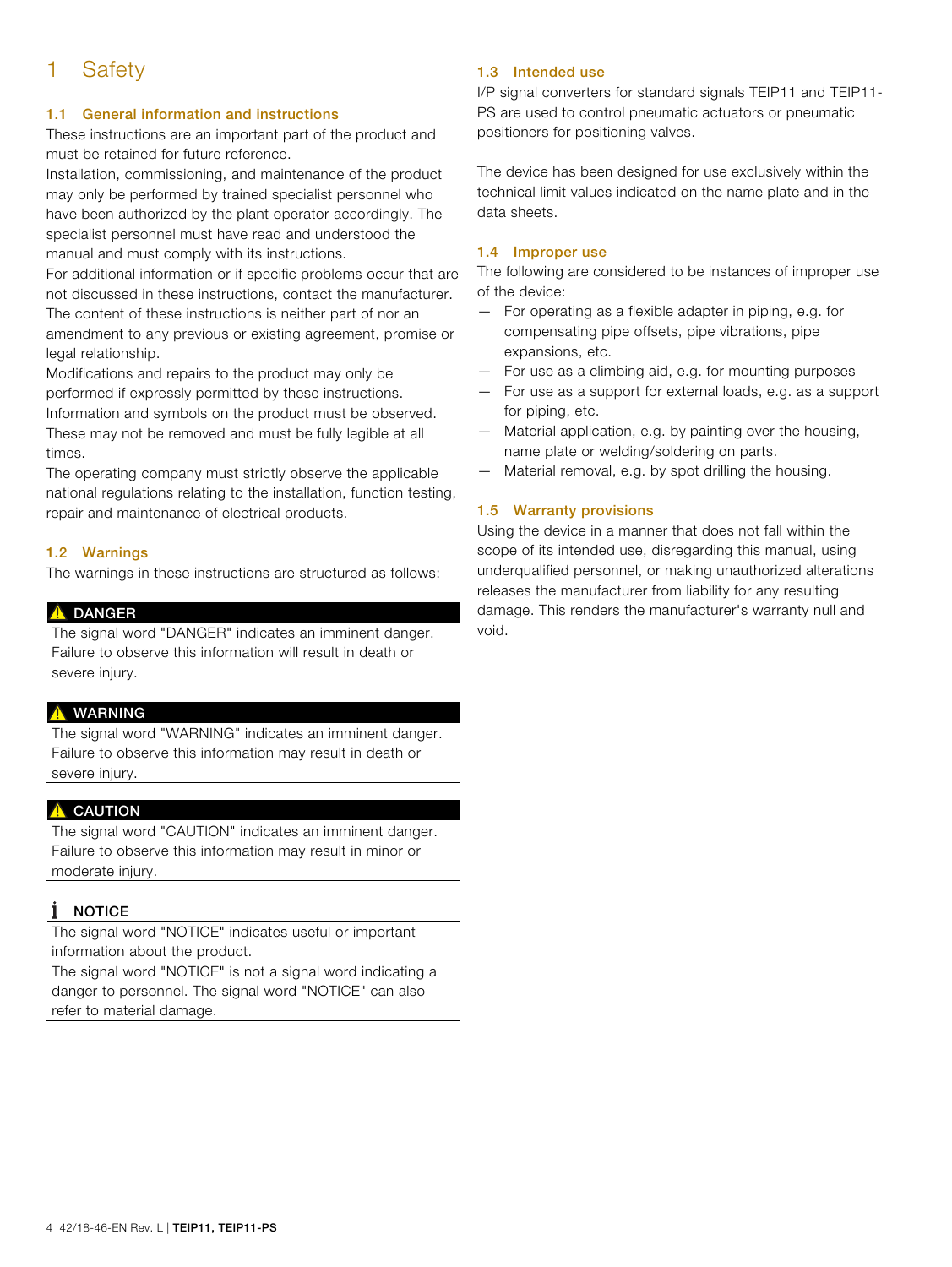# 2 Use in potentially explosive atmospheres

# **A** DANGER

### Risk of explosion when used with combustible gases

The I/P signal converter type Doc. 901069 must be set up outdoors as a pneumatic power supply when used with combustible gases.

The supplied gas must be kept sufficiently free of air and oxygen to prevent a potentially explosive atmosphere from forming.

Always route the gas to the outside.

# 2.1 Flameproof (enclosure), ATEX "Ex d"

Type examination certificate DMT 02 ATEX E 121 X Type DOC. 900771 Device class II 2G Standards EN 60079-0: 2012

Labeling II 2G Ex d IIC T4/T5/T6 Gb (General requirements) EN 60079-1: 2007 (Flameproof enclosure "d")

#### Electrical data

| Current | $\leq 50$ mA |
|---------|--------------|
|         |              |

#### Pneumatic data TEIP11

| Supply pressure | 1,4  10 bar (20  145 psi) |
|-----------------|---------------------------|
| Output signal   | $0, 2 1$ bar $(3 15$ psi) |

#### Pneumatic data TEIP11-PS

| Supply pressure | 1,4 bar (20 psi) /                   |
|-----------------|--------------------------------------|
|                 | 2,5 bar (37 psi) <sup>1</sup>        |
| Output signal   | $0.21$ bar $(315$ psi) /             |
|                 | $0.4$ 2 bar (6  30 psi) <sup>1</sup> |

1 Only valid for option 509 - increased input signal.

| Thermal data | T4: -40 °C < Tamb < 85 °C |
|--------------|---------------------------|
|              | T5: -40 °C < Tamb < 70 °C |
|              | T6: -40 °C < Tamb < 55 °C |

#### Special Requirements

The I/P signal converter is suited to use in an ambient temperature range of -40 °C to max. 85 °C.

If the I/P signal converter is used at an ambient temperature above 60 °C or below -20 °C, use cable entries and cables suited to an operating temperature that corresponds to the maximum ambient temperature plus 10 K or that corresponds to the minimum ambient temperature.

Versions with an intrinsically safe control head may no longer be operated as intrinsically safe if they have been previously operated with the "flameproof (enclosure)" type of protection with a non-intrinsically safe power supply.

# 2.1.1 Operation as intrinsically safe equipment

| Labeling                     | Il 2G Ex ia IIC T6 resp. T4 Gb |
|------------------------------|--------------------------------|
| Type examination certificate | <b>TÜV 99 ATEX 1487 X</b>      |
| Type                         | TEIP11.                        |
|                              | Doc. 901068-SMDxxxx            |
|                              | TEIP11-PS.                     |
|                              | Doc. 901068-SMDxxxx            |
|                              | TEIP11-PS.                     |
|                              | Doc. 901069-SMDxxxx            |
| Device class                 | II 2G                          |
| Standards                    | EN 60079-0:2009                |
|                              | FN 60079-11:2012               |

#### Temperature classes for the following versions:

TEIP11 Doc. 901068-SMD and TEIP11-PS Doc. 901068-SMD and TEIP11-PS Doc. 901069-SMD

| Temperature class | Input current | <b>Ambient temperature</b> |
|-------------------|---------------|----------------------------|
|                   |               | range                      |
| T4                | 120 mA        | $-5560 °C$                 |
| T4                | 100 mA        | $-5585 °C$                 |
| T6                | 60 mA         | $-5540 °C$                 |

TEIP11 Doc. 901068 and TEIP11-PS Doc. 901068 and TEIP11-PS Doc. 901069

| <b>Temperature class</b> | Input current | <b>Ambient temperature</b> |
|--------------------------|---------------|----------------------------|
|                          |               | range                      |
| T <sub>6</sub>           | 50 mA         | $-5560 °C$                 |
| T <sub>6</sub>           | 60 mA         | $-5555$ °C                 |
| T <sub>5</sub>           | 60 mA         | $-5570 °C$                 |
| T <sub>4</sub>           | 60 mA         | $-5585 °C$                 |
| T <sub>5</sub>           | 100 mA        | $-5555$ °C                 |
| T <sub>4</sub>           | 100 mA        | $-5585$ °C                 |
| T <sub>5</sub>           | 120 mA        | $-5545 °C$                 |
| T <sub>4</sub>           | 120 mA        | $-5580 °C$                 |
| T <sub>4</sub>           | 150 mA        | $-5570 °C$                 |

# Explosion protection ratings

|        | v      | P       |
|--------|--------|---------|
| 50 mA  | 42.5 V | 2.125 W |
| 60 mA  | 38.8 V | 2.328 W |
| 100 mA | 30 V   | 3.0 W   |
| 120 mA | 28 V   | 3.36 W  |
| 150 mA | 25.5V  | 3.825 W |

#### Special Requirements

The I/P converter TEIP11-PS Doc. type 901069 or Doc. 901069-SMD must be set up outdoors as a pneumatic power supply when used with combustible gases.

The supplied gas must be kept sufficiently free of air and oxygen to prevent a potentially explosive atmosphere from forming.

The gas must always be routed to the outside.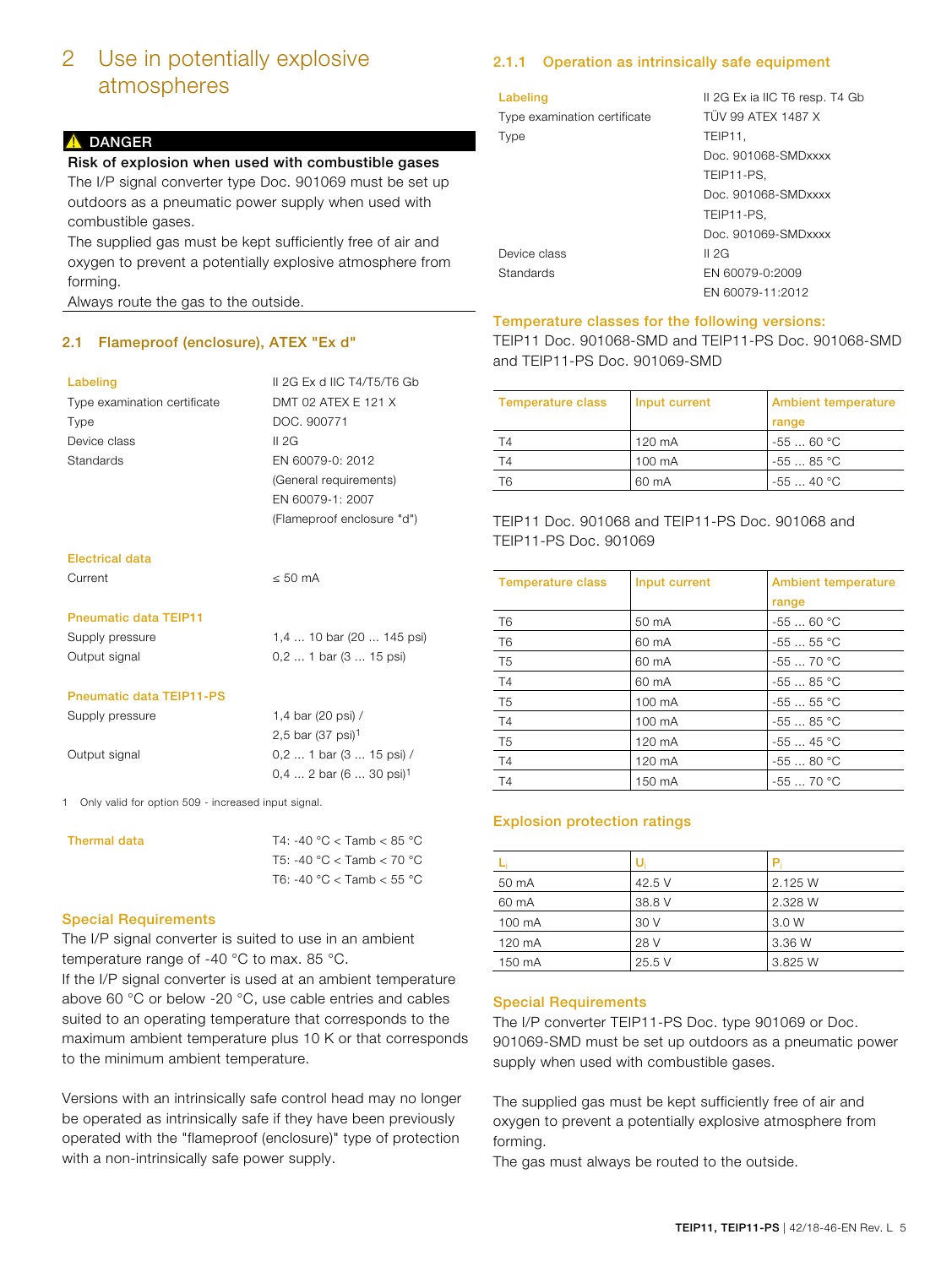# 2.2 FM/CSA

#### 2.2.1 Intrinsically safe FM

FM "intrinsically safe" (not for metal field housing units) I.S.: CL I/Div 1/Grp A B C D

FM "intrinsically safe" (only for metal field housing units) I.S.: CL I-II-II/Div 1/Grp A B C D E F G S.: CL II/Div 2/Grp G S.: CL III/Div 2

# 2.2.2 Non-incendive FM

N.I.: CL I/Div 2/Grp A B C D (not for metal field housing units) N.I.: CL I/Div 2/Grp A B C (only for metal field housing units)

# 2.2.3 Intrinsically safe CSA

CSA "intrinsically safe" (not for metal field housing units) I.S.: CL I/Div 1/Grp A B C D CL I / Div 2 / Grp A B C D

CSA "intrinsically safe" (only for metal field housing units) I.S.: CL I/Div 1/Grp A B C D CL II / Div 1 / Grp E F G CL III CL I / Div 2 / Grp A B C D CL II / Div 2 / Grp E F G

# 2.2.4 Non-incendive CSA

FM "explosion proof" (only for metal field housing units) X.P.: CL I/Div 1/Grp B C D D.I.P.: CL II III/Div 2/Grp E F G

CSA "explosion proof" (only for metal field housing units) X.P.: CL I/Div 1/Grp B C D

### 2.3 Installation instructions

The installation, commissioning, maintenance and repair of devices in potentially explosive atmospheres must only be carried out by appropriately trained personnel. Works may be carried out only by persons, whose training has included instructions on different types of protection and installation techniques, concerned rules and regulations as well as general principles of zoning. The person must possess the appropriate competences for the type of work to be conducted. When operating with combustible dusts, comply with

EN 60079-31. The safety instructions for electrical apparatus in potentially

explosive areas must be in accordance with Directive 2014/34/EC (ATEX) and IEC60079-14 (Installation of electrical equipment in potentially explosive areas).

Comply with the applicable regulations for the protection of employees to ensure safe operation.

### 2.3.1 Information about opening and closing the housing

#### **A** DANGER

# Risk of explosion if the device is operated with the housing or terminal box open!

Before opening the housing or the terminal box, note the following points:

- Check that a valid fire permit is available.
- Make sure that there is no explosion hazard.
- Switch off the power supply and wait for  $t > 4$  minutes before opening.

### 1 NOTICE

#### Adverse effect on the type of protection!

Damage to the cover thread results in loss of the "flameproof (enclosure) (Ex d)" type of protection.

Handle the cover with care.

# 2.3.2 Requirements for operation with the "flameproof (enclosure)" (Ex d) type of protection

Prior to mounting, check to ensure that the I/P signal converter meets the measurement and safety requirements that apply at the measuring point.

- When making the electrical connections, the parameters in the specifications and the information in the explosion protection certificate must be complied with.
- The device may only be operated with instrument air that is free of oil, water, and dust. Flammable gases, oxygen or oxygen-enriched gases must not be used.

#### 2.3.3 Cable entries

When operating with the "flameproof (enclosure) (Ex d)" type of protection, use only cable glands with the corresponding full "Ex d" approval.

- Secure all cable entries against twisting and loosening by using a medium-strength securing adhesive.
- When operating the I/P signal converter at an ambient temperature above 60 °C (140 °F) or below -20 °C (-4 °F), ensure that the cable entries and cables used are suited to an operating temperature of up to the maximum ambient temperature plus 10 K, or to an operating temperature down to the minimum ambient temperature.

# 2.4 Operating instructions

#### 2.4.1 Changing the type of protection

The devices can be operated as delivered with either the "intrinsically safe (Ex ia)" or "flameproof (enclosure) (Ex d)" types of protection.

A device that has been operated with the "flameproof (enclosure) (Ex d)" type of protection must no longer be operated with the "intrinsically safe (Ex ia)" type of protection, as the electronics may have been damaged.

For this reason the devices must be permanently marked during commissioning (e.g. cross out or mask over "Ex ia").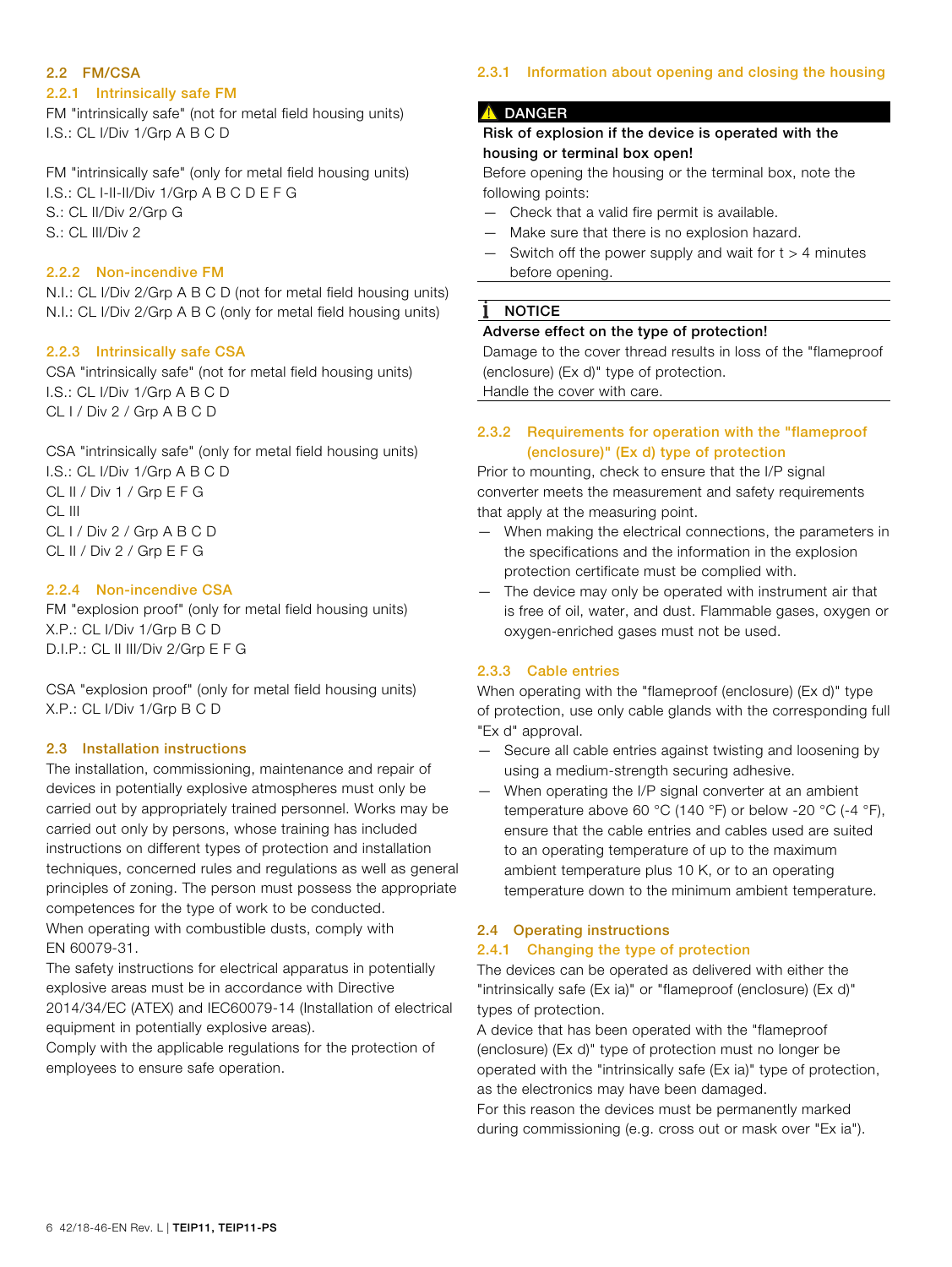# 3 Function and system design

The I/P signal converter converts standard electrical signals, e.g. 4 … 20 mA to 0.2 … 1 bar (3 ... 15 psi). It therefore forms a connecting link between electrical/electronic and pneumatic systems. The signal conversion process is similar to the patented force balance method.

Special features of the I/P signal converter are its relatively small dimensions and outstanding operational stability when subjected to shock and vibration. The I/P signal converter can be subjected to loads up to 10 g with less than 1 % effect on function.

The housings are available in a variety of designs to meet your installation requirements. For potentially explosive conditions, devices offering intrinsically safe operation or with a flameproof housing enclosure are available with international approval certificates for use worldwide.

Various ranges can be supplied on the input side and the output side for signal conversion (see section "Additional documents" on page 14).

The device requires only compressed air for the power supply.

#### 3.1 Principle of operation



Fig. 1: Schematic structure  $(1)$  Coil  $(2)$  Yoke  $(3)$  Air gap  $(4)$  Magnet  $(5)$  Flapper  $(6)$  Nozzle  $\overline{P}$  Throttle  $\overline{P}$  Power stage  $\overline{P}$  Lever arm  $\overline{P}$  Potentiometer  $\widehat{H(1)}$  Resistor  $\widehat{H(2)}$  Filter  $\widehat{H(3)}$  Air supply

Force balancing takes place at the lever arm, which is mounted with a tension band. The coil and yoke generate a magnetic field in the air gap, which applies a force to the magnet on the lever arm. The force changes in proportion to the current (input signal) flowing through the coil.

A counterforce is applied on the other side of the lever arm, through the dynamic air pressure present at the nozzle and the flapper. The force is controlled in such a way that a balance of the two torques is achieved. If a torque imbalance occurs, the lever arm rotates. This rotation changes the air gap between the nozzle and the flapper and, thus, the dynamic air pressure. Air is permanently supplied to the nozzle through the throttle. The power stage converts the dynamic air pressure into a 0.2 ... 1 bar or 3 ... 15 psi output signal.

#### Supply air

During operation the pneumatic unit needs a steady supply of air in accordance with the device specifications. The zero point setting is adjusted by turning the tension band suspension, and the range setting is adjusted via the potentiometer.

#### **Filter**

The filter prevents malfunctions caused by polluted supply air. Note that the filter capacity is only sufficient for collecting dirt that occurs occasionally (e.g. residual dirt in the pipe during initial commissioning). It is no substitute for proper air conditioning.

#### 3.1.1 Special features

Special features of the TEIP11, TEIP11-PS I/P signal converter are its relatively small dimensions and outstanding operational stability when subject to shock and vibration. The stability is due to the light weight (only around 100 mg) of the moving system, which consists of the lever arm with the magnet and the flapper with balancing weight.

#### 3.1.2 Deliverables

Details of the available I/P signal converter variants and accessories can be found in the data sheets. The data sheets M<sub>10918</sub> also indicate each item's order number.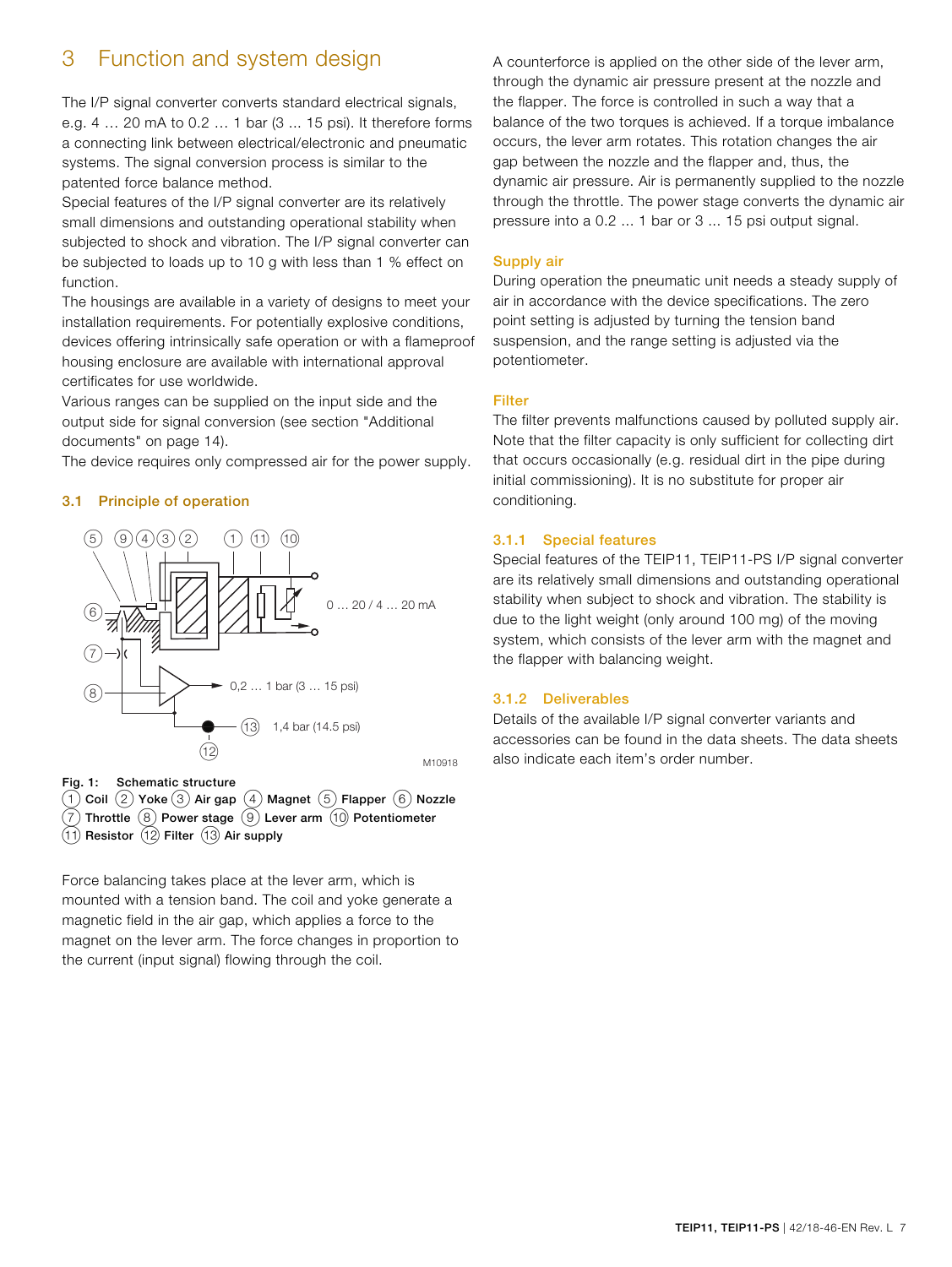

#### Fig. 2

- $(1)$  Control room housing unit for rail mounting
- $(2)$  Control room housing unit for block mounting
- $(3)$  Plastic field housing unit
- $(4)$  Aluminum or stainless steel field housing unit

#### 3.2.1 Control room housing unit for rail mounting

The control room housing unit for rail mounting is the most user-friendly and lowest priced model in the signal converter line.

A mounting base that is compatible with all commercially available EN rails is used for installation.

The housing unit with plastic cap has an IP 20 protection class.

#### 3.2.2 Control room housing unit for block mounting

The control room housing unit for block mounting enables you to install a number of converters in a small space. This design features central air supply via connection block and stop valves in the air connectors of the integrated signal converter.

A maximum of 4 signal converters can be fitted on the connection blocks required for block mounting. If necessary, 2 or 3 (or max. 4) connection blocks can be connected to each other to create block units of 4-8-12-16 signal converters. Stop valves allow you to mount or remove individual converters during operation.

#### 3.2.3 Field mount housing

The field housing unit is designed for installation onsite or in the field. Housing units are available in the following models (and protection classes): plastic (IP 54), aluminum (IP 65) and stainless steel (IP 65). The housing units are suitable for wall mounting and 2" pipe mounting.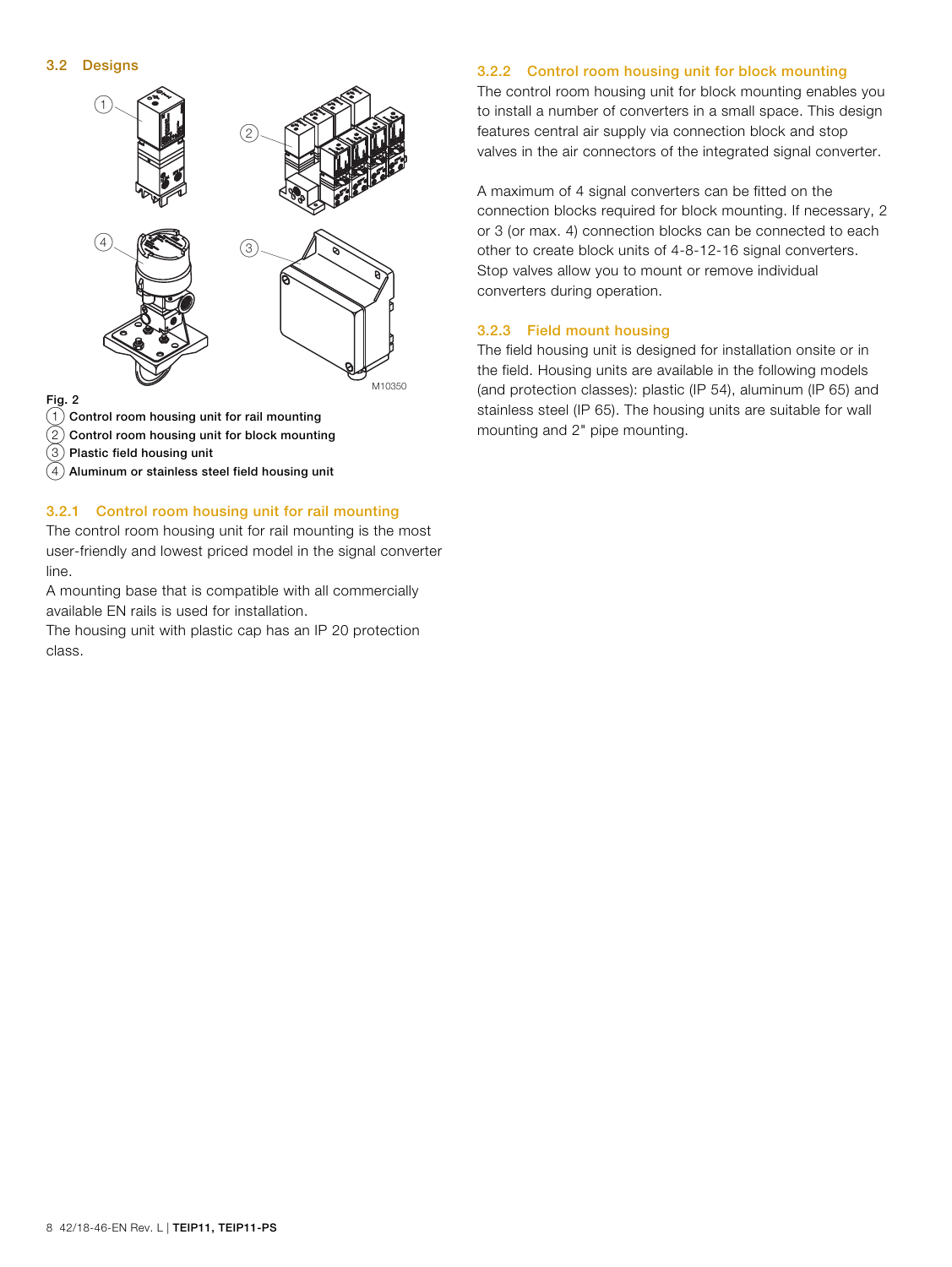# 4 Product identification

# 4.1 Name plate



Fig. 3: Name plate (example)

 $(1)$  Type designation  $(2)$  Order number  $(3)$  Input signal  $(4)$  Output signal  $(5)$  Supply air pressure  $(6)$  Serial number  $(7)$  Manufacturer's address

# 4.2 Scope of delivery

- Check the delivery for completeness, signs of damage, design and scope immediately upon receipt.
- Check that the delivery matches your order.

# 4.2.1 Accessories

The following loose accessories are delivered with the unit as extra items:

- Aluminum or stainless steel mounting bracket for the field mount housing in two designs:
	- For wall mounting only.
	- Universal for wall or 2" pipe mounting.
- Cable entry for I/P signal converter with the "flameproof (enclosure) (Ex d)" type of protection.

# 5 Transport and storage

# 5.1 Inspection

Check the devices immediately after unpacking for possible damage that may have occurred from improper transport. Details of any damage that has occurred in transit must be recorded on the transport documents.

All claims for damages must be submitted to the shipper without delay and before installation.

# 5.2 Storage conditions

Bear the following points in mind when storing devices:

- Store the device in its original packaging in a dry and dust-free location.
- Observe the permitted ambient conditions for transport and storage.
- Avoid storing the device in direct sunlight.
- In principle, the devices may be stored for an unlimited period. However, the warranty conditions stipulated in the order confirmation of the supplier apply.

| Ambient conditions during storage |                                             |  |
|-----------------------------------|---------------------------------------------|--|
| Storage temperature               | $-40$ 85 °C (-40  185 °C)                   |  |
| Humidity                          | Store device in a dry location.             |  |
|                                   | The device is also protected by a desiccant |  |
|                                   | included in the original packaging.         |  |

# 5.3 Returning devices

For the return of devices, follow the instructions in the chapter "Repair" on page 14.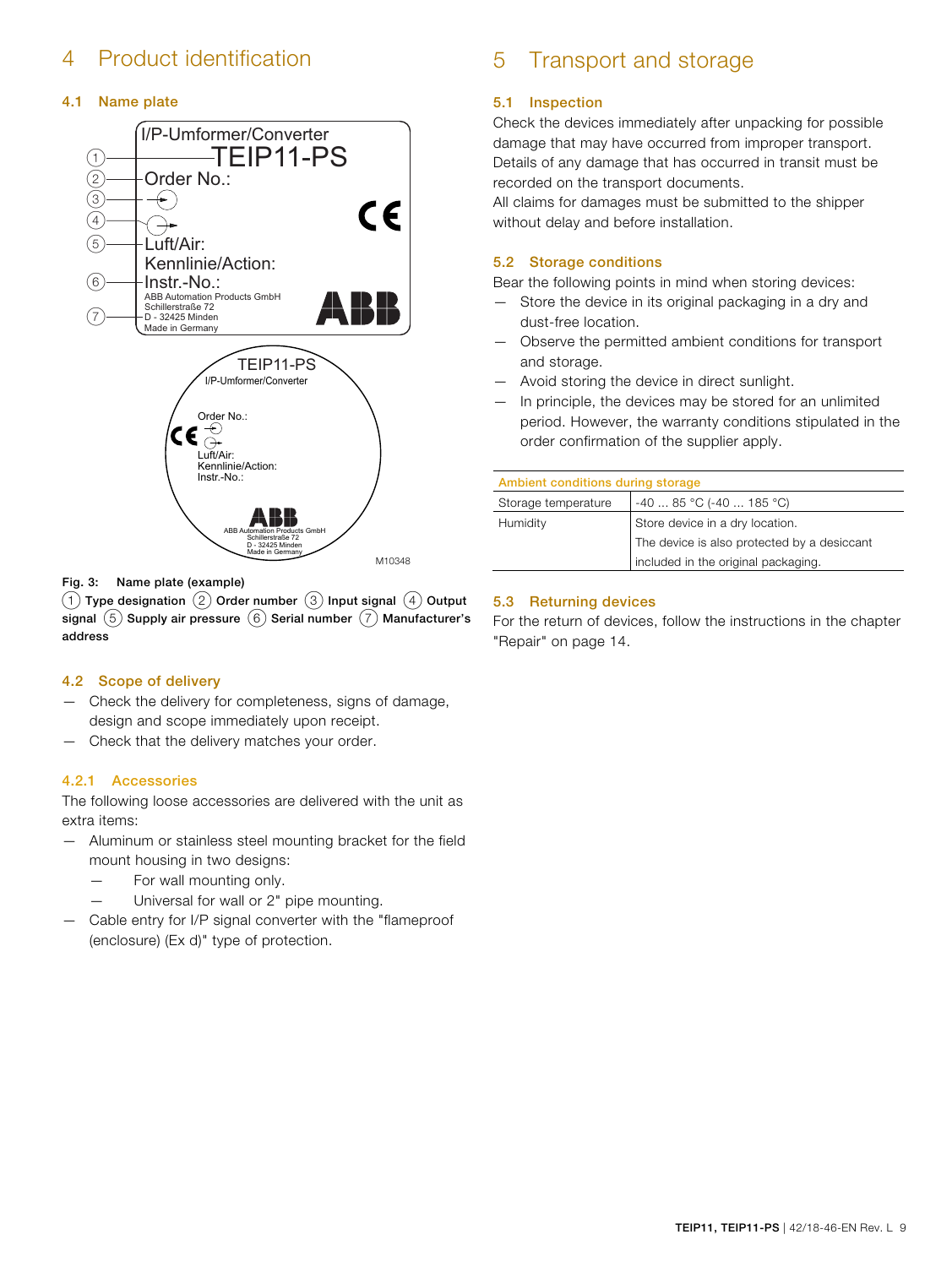# 6 Installation

# 6.1 Mounting

# **NOTICE**

#### Installation location requirements

Prior to installation, check to ensure that the TEIP11 and TEIP11-PS I/P signal converters meet the measurement and safety requirements applicable at the installation location (see section "Additional documents" on page 14).

# 6.1.1 Control room housing unit for rail mounting

This model is snap-mounted on a DIN top-hat rail.



Fig. 4: Control room housing unit for rail mounting

- $(1)$  Terminal for signal input (covered)  $(2)$  Output
- $(3)$  Supply air connection

#### Design

The TEIP11 and TEIP11-PS I/P signal converters have a special mounting base which fits all mounting rails in accordance with EN 50022 - 35 x 7.5, EN 50045 - 15 x 5, and EN 50035 - G32.

#### Installation instructions

For mounting rails that are mounted in a vertical position, the electrical connection for the device should preferably face to the left.

For mounting rails that are mounted in a horizontal position, the electrical connection for the device should preferably be facing up.

### 6.1.2 Control room housing unit for block mounting

For this design, a special connection block is used to mount the unit.



Fig. 5: Control room housing unit for block mounting  $(1)$  Terminal for signal input  $(2)$  Output

 $(3)$  Supply air connection

#### **Design**

The connection block is designed for mounting a maximum of four I/P signal converters. The connection blocks can be expanded to units of 2, 3, or 4 blocks to create block units of 4, 8, 12, or 16 I/P signal converters.

#### Installation Material

The material for forming the block units is delivered separately for self-installation; in addition to the connection blocks, it includes the necessary screws and gaskets (O-rings).

#### Supply air connection

The supply air connection for the connected devices is provided via a central connection block. The connection block features a non-return coupling for each individual I/P signal converter. This allows connection sites to remain unused, and individual I/P signal converters to be dismounted or mounted during operation.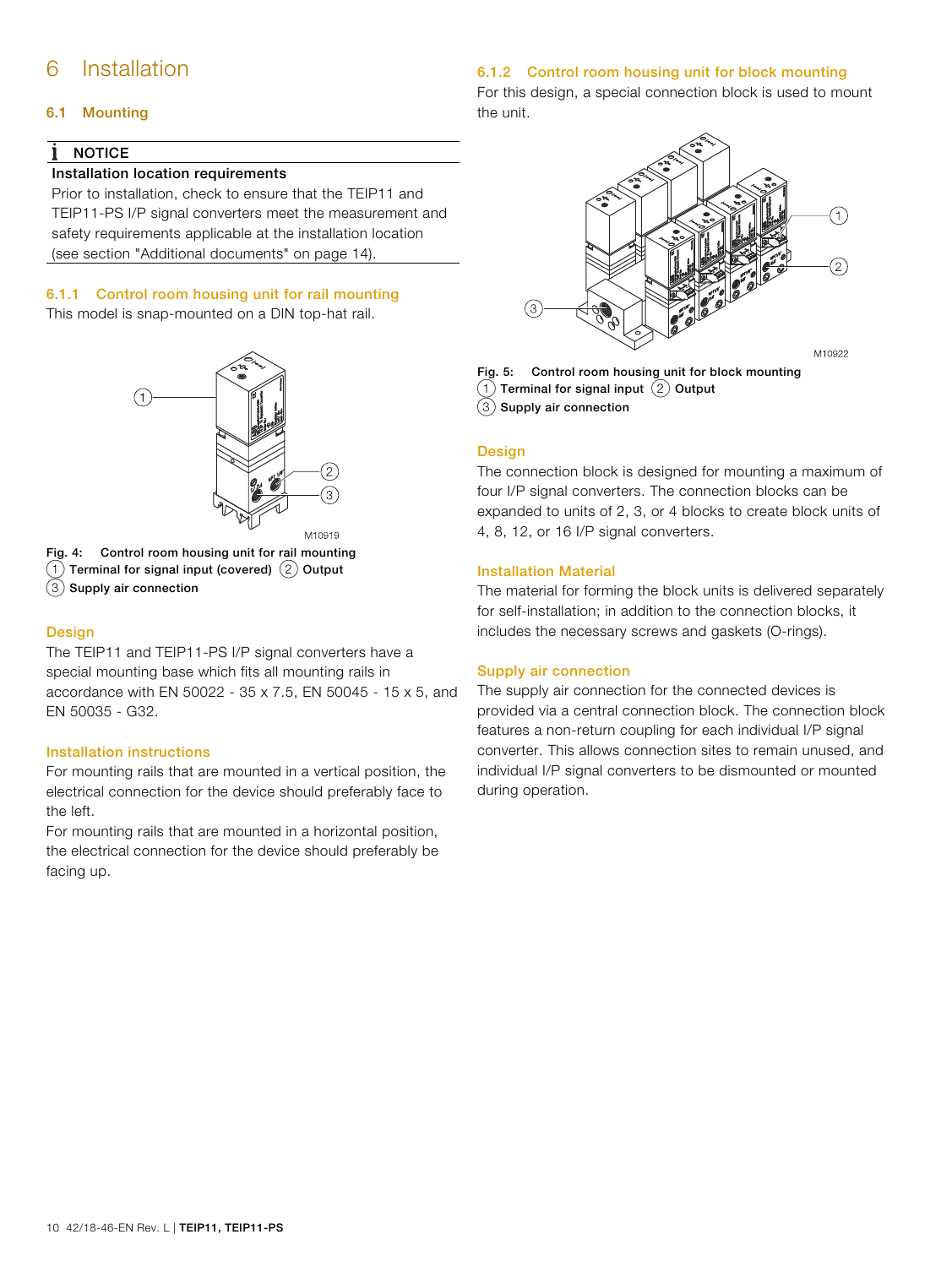# 6.1.3 Aluminum/stainless steel field mount housing

The sturdy housing unit can be installed outdoors without protection.



Fig. 6: Aluminum/stainless steel field mount housing  $(1)$  Terminal for signal input (covered)  $(2)$  Cable entry  $(3)$  Supply air connection  $(4)$  Output (covered)

#### Installation instructions

Position the housing so that the cable gland is facing downwards or sideways, to prevent humidity from penetrating the device.

#### Accessories

A stainless steel mounting bracket is available as an accessory for installation.

The mounting bracket is available in two designs:

- For wall mounting only.
- Universal for wall or 2" pipe mounting.

# 6.1.4 Field mount housing as a mounting module for OEM applications (TEIP11)



M10921

- Fig. 7: Aluminum/stainless steel field mount housing
- $(1)$  Terminal for signal input (covered)
- $(2)$  Cable entry  $(3)$  Supply air connection  $(4)$  Output (covered)

# Installation instructions

Position the housing so that the cable gland is facing downwards or sideways, to prevent humidity from penetrating the device.

# Accessories

A stainless steel mounting bracket is available as an accessory for installation.

The mounting bracket is available in two designs:

- For wall mounting only.
- Universal for wall or 2" pipe mounting.

# 6.1.5 Plastic field mount housing

The plastic housing is suitable for installation on-site.



Fig. 8: Plastic field mount housing

 $(1)$  Output (covered)  $(2)$  Supply air connection

- $\left( \overline{3}\right)$  Combustible gas discharge line, crimp connection, 6 mm
- (0.24 inch)  $\overline{4}$  Cable entry  $\overline{5}$  Terminal for signal input (covered)

# Installation instructions

Units can be mounted on walls or vertically on a 2" pipe. The connections for the input and output signals should face downwards, to prevent humidity from penetrating the device.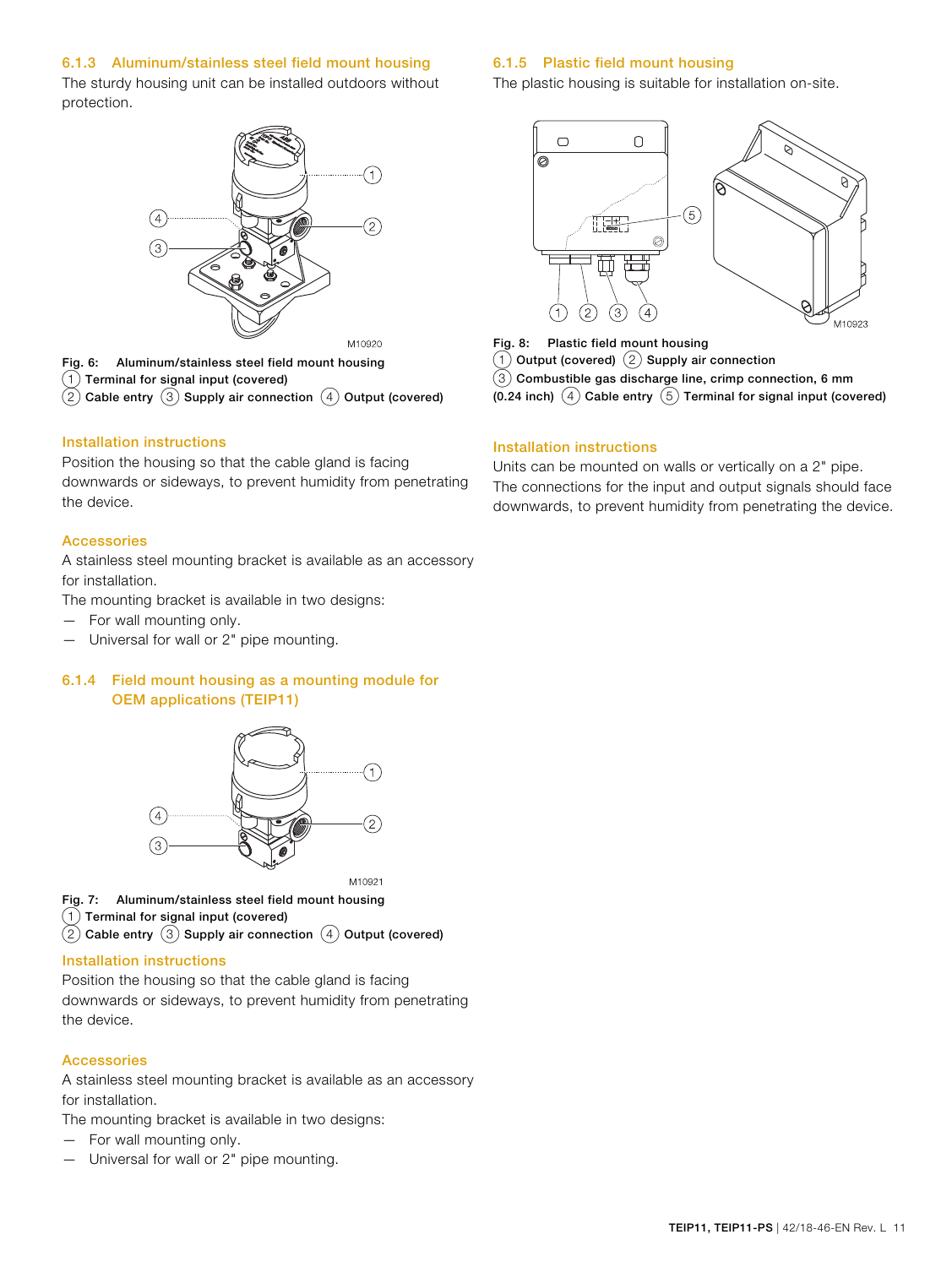### 6.2 Electrical connections

#### **A** WARNING

### Risk of injury due to live parts!

When the housing is open, contact protection is not provided and EMC protection is limited.

Before opening the housing, switch off the power supply.

# NOTICE

For electrical installation, the following standards, data, and documents must be complied with:

- The applicable regulations and safety standards for the installation and operation of electrical systems.
- The additional regulations, standards, and directives for the installation and operation of explosion-proof systems, if explosion-proof devices are in use.
- The values for the electrical connection (see section "Electrical data" on page 12).
- The information on the explosion protection certificate, for an explosion-proof design.

# **NOTICE**

#### Adverse effect on input signals

Power supply leads in the immediate vicinity of the signal lines produce interference which can impair the input signals to the devices.

Do not install the signal line together with power supply leads.

#### 6.2.1 Cable glands

The field mount housings feature a Pg 11 cable entry.

#### Aluminum or stainless steel field mount housing

| <b>Ex Protection</b>            | Cable entry           |
|---------------------------------|-----------------------|
| Standard / Ex ja                | Cable gland 1/2" NPT  |
| Ex d                            | Tapped bore M20 x 1.5 |
| FM / CSA "Intrinsically Safe" / | Tapped bore 1/2" NPT  |
| "Explosion Proof"               |                       |

### 6.2.2 Position of the terminals

The electrical connection is provided by 2-pin screw terminals for conductor cross-sections up to a maximum of 2.5  $mm<sup>2</sup>$ (14 AWG).

Do not reverse the polarity  $(+/-)$  when connecting the signal line.

Control room housing unit for rail and block mounting The terminals are located on the side of the housing unit.

#### Plastic, aluminum, or stainless steel field mount housing

The terminals are located inside the housing unit. Therefore, the field mount housing must be opened in order to connect the cable.

# 6.2.3 Electrical data

Signal range 0 ... 20 mA or 4 ... 20 mA 0 ... 10 mA or 10 ... 20 mA 4 ... 12 mA or 12 ... 20 mA (additional ranges available upon request)

#### Input resistance

Ri = 260 Ω at 20 °C (68 °F), Tk + 0.4 %/K

#### Overload limit

30 mA (for explosion-proof devices, see the information in chapter "Use in potentially explosive atmospheres" on page 5)

#### Capacitance/inductance

Negligible

#### 6.3 Pneumatic connections

#### NOTICE

### Damage to components!

Always blow dust, splinters, and any other dirt particles off the air inlet line before it is connected. Such particles could block the unit.

Take precautions to ensure that in the event of an error the pressure does not rise above 4 bar (60 psi). This could result in mechanical damage to the unit.

#### NOTICE

- The TEIP11 and TEIP11-PS I/P signal converters may only be operated with instrument air that is free of oil, water, and dust.
- If a version with a plastic housing is operated with combustible gas, an additional line must be installed to route the gas to a safe place in the open air.

1/8, 1/4, and 3/8 NPT threaded holes are provided for connecting the air pipes (supply air and output pipes). The connections for the power supply (supply air) and the output are marked accordingly.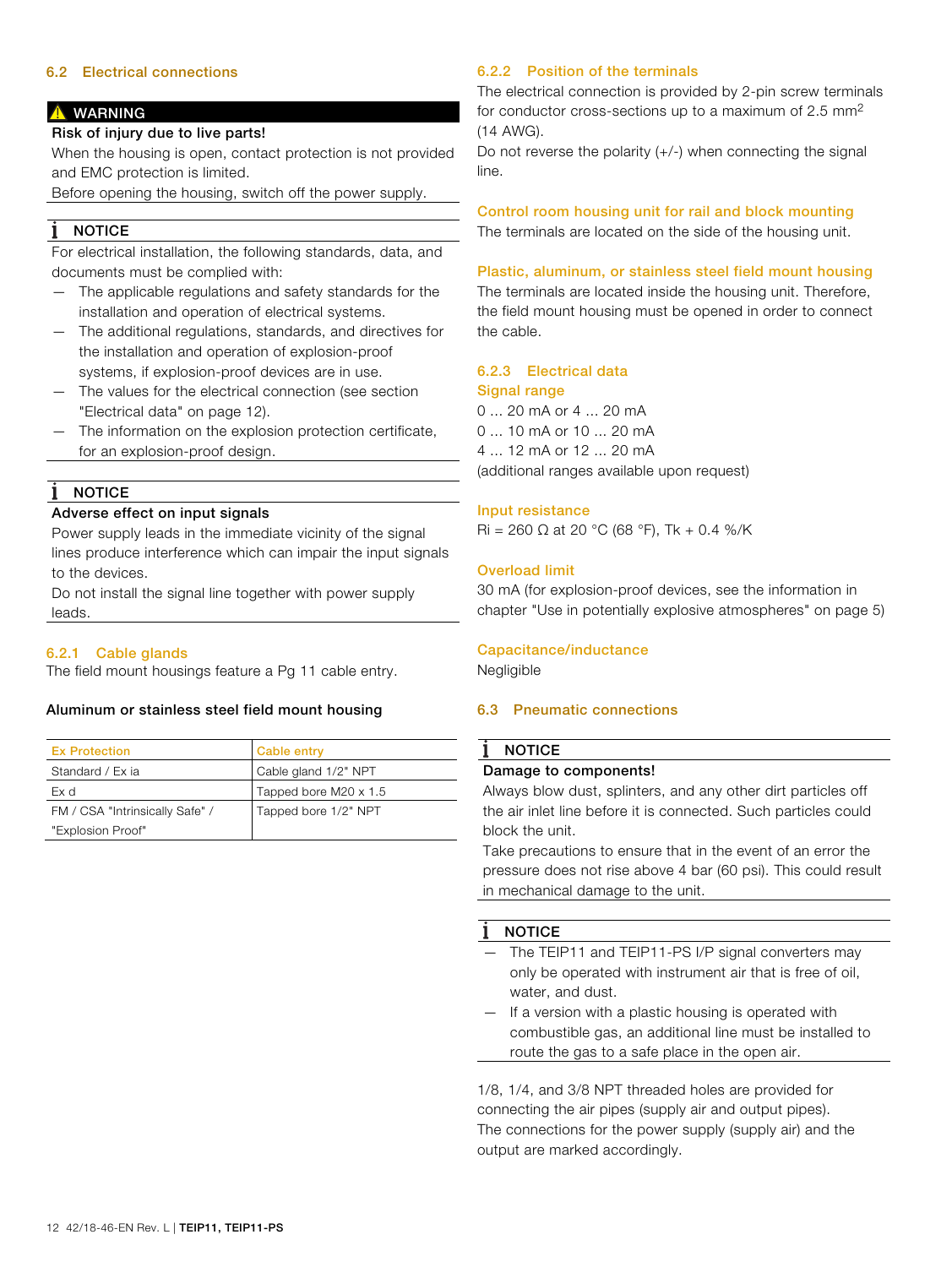# 6.3.1 Pneumatic data TEIP11 Instrument air

Free of oil, water, and dust acc. to DIN/ISO 8573-1 Pollution and oil content according to Class 3 Pressure dew point 10 K below operating temperature

### Supply pressure

1.4 ... 10 bar (20 ... 145 psi)

#### Output signal 0,2 ... 1 bar (3 ... 15 psi)

Air consumption Equivalent to air capacity

# 6.3.2 Pneumatic data TEIP11-PS Instrument air

Free of oil, water, and dust acc. to DIN/ISO 8573-1 Pollution and oil content according to Class 3 Pressure dew point 10 K below operating temperature

# Supply pressure

1,4 bar (20 psi) 2,5 bar (36 psi)1

# Output signal

0,2 ... 1 bar (3 ... 15 psi) 0,4 ... 2 bar (6 ... 30 psi)<sup>1</sup>

1 Only valid for option 509 - increased input signal

#### Air consumption

≤ 0.2 kg/h = 0.16 Nm<sup>3</sup>/h = 0.1 scfm

# 7 Commissioning

Once the installation is complete and the electrical and pneumatic components are connected, the I/P signal converter is ready to use. No further adjustment is required.

# 8 Maintenance

The I/P signal converters are adjusted prior to delivery. After an extensive operating time the signal conversion may exceed the tolerance limits due to aging or drift. If the tolerance limits are exceeded, this can be corrected through adjustment.

Two adjustment screws are used for the adjustment process.

#### **NOTICE** j

When using a field mount housing first remove the cover to access the screws.



Fig. 9: Adjustment screws  $(1)$  Span  $(2)$  Zero point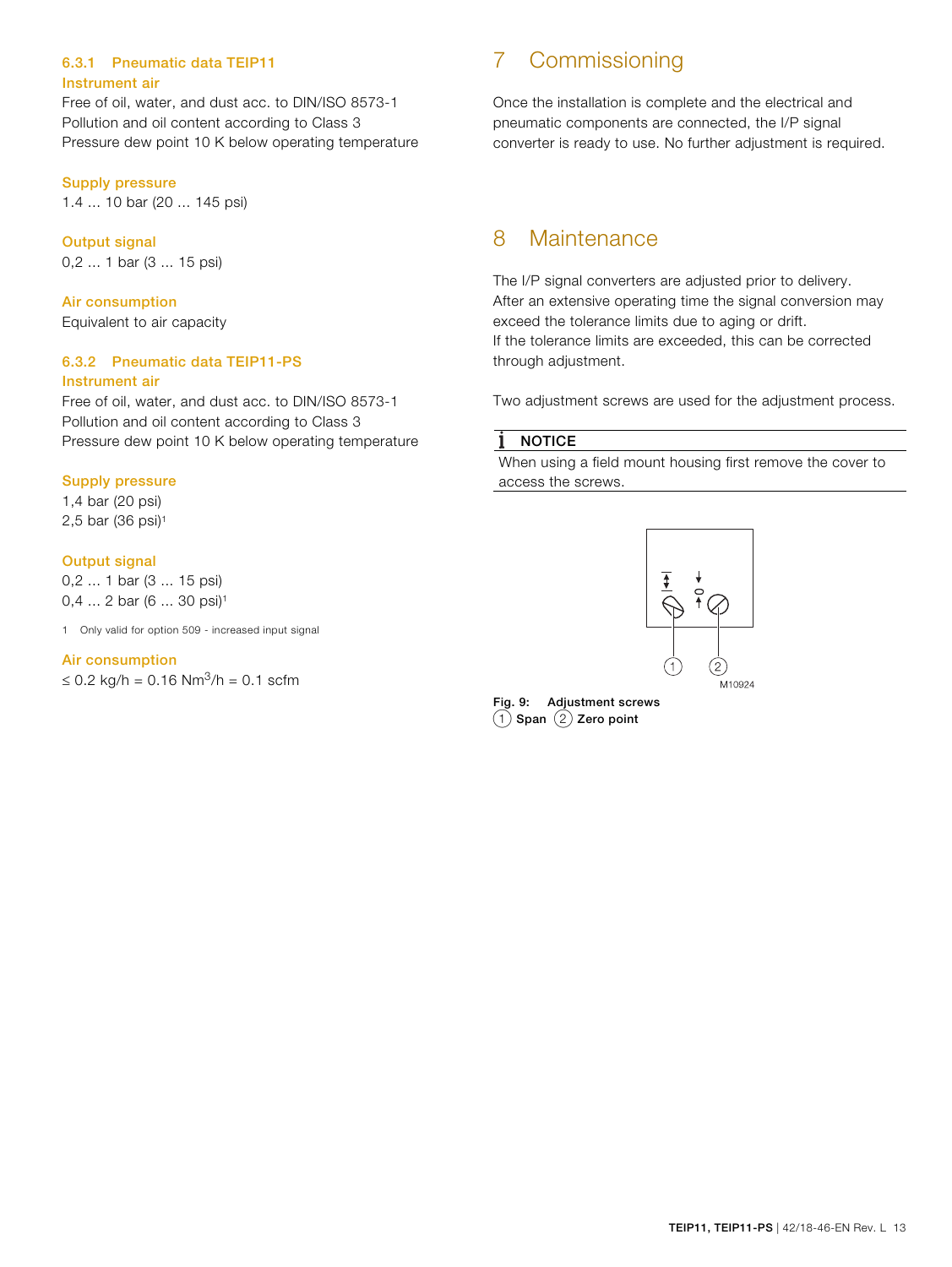# 9 Repair

Repair and maintenance activities may only be performed by authorized customer service personnel.

When replacing or repairing individual components, use original spare parts.

# 9.1 Returning devices

Use the original packaging or a secure transport container of an appropriate type if you need to return the device for repair or recalibration purposes. Fill out the return form (see the Appendix) and include this with the device.

According to the EU Directive governing hazardous materials, the owner of hazardous waste is responsible for its disposal or must observe the following regulations for shipping purposes: All devices delivered to ABB must be free from any hazardous materials (acids, alkalis, solvents, etc.).

Please contact Customer Center Service acc. to page 2 for nearest service location.

# 10 Recycling and disposal

# 10.1 Disposal

#### **NOTICE**

 $\bar{\mathsf{X}}$ 

| ≹ | Products that are m                 |
|---|-------------------------------------|
| ∖ | not be disposed of t                |
|   | المناسبة والمسترد والمناسب والمسترد |

arked with this symbol may through municipal garbage collection points.

This product and its packaging are manufactured from materials that can be recycled by specialist recycling companies.

Bear the following points in mind when disposing of them:

- This product is not subject to WEEE Directive 2012/19/EU or relevant national laws (e.g. ElektroG in Germany).
- The product must be surrendered to a specialist recycling company. Do not use municipal garbage collection points. Only privately used products may be disposed of in the municipal garbage according to the WEEE directive 2012/19/EU
- If it is not possible to dispose of old equipment properly, ABB Service can take receipt of and dispose of returns for a fee.

# 11 Additional documents

#### Ť **NOTICE**

All documentation, declarations of conformity, and certificates are available in ABB's download area. www.abb.com/positioners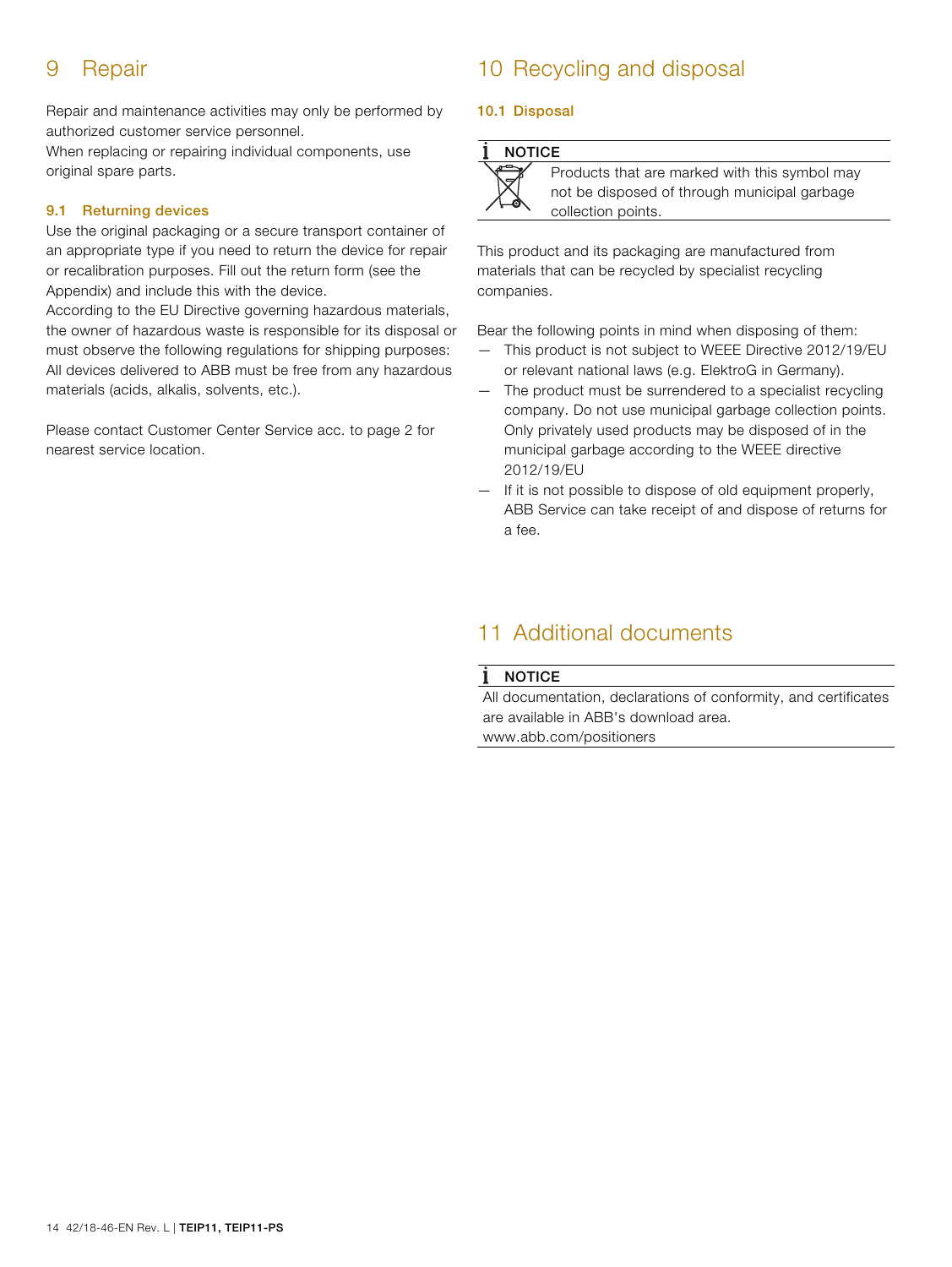# 12 Appendix

# Statement on the contamination of devices and components

Repair and / or maintenance work will only be performed on devices and components if a statement form has been completed and submitted.

Otherwise, the device / component returned may be rejected. This statement form may only be completed and signed by authorized specialist personnel employed by the operator.

### Customer details:

| Company:        |             |  |
|-----------------|-------------|--|
| Address:        |             |  |
| Contact person: | Telephone:  |  |
| Fax:            | E-Mail:     |  |
|                 |             |  |
| Device details: |             |  |
| Typ:            | Serial no.: |  |

# Reason for the return/description of the defect:

#### Was this device used in conjunction with substances which pose a threat or risk to health?

| $\Box$ Yes                                                                            | ∩N ⊓ |                        |  |                                              |  |  |  |
|---------------------------------------------------------------------------------------|------|------------------------|--|----------------------------------------------|--|--|--|
| If yes, which type of contamination (please place an X next to the applicable items)? |      |                        |  |                                              |  |  |  |
| Biological                                                                            |      | Corrosive / irritating |  | Combustible (highly / extremely combustible) |  |  |  |
| Toxic                                                                                 |      | Explosiv               |  | Other toxic substances                       |  |  |  |
| Radioactive                                                                           |      |                        |  |                                              |  |  |  |
|                                                                                       |      |                        |  |                                              |  |  |  |

| Which substances have come into contact with the device? |  |  |
|----------------------------------------------------------|--|--|
|----------------------------------------------------------|--|--|

| $\cdot$ |  |  |
|---------|--|--|

We hereby state that the devices / components shipped have been cleaned and are free from any dangerous or poisonous substances.

Town/city, date **Signature and company stamp** Signature and company stamp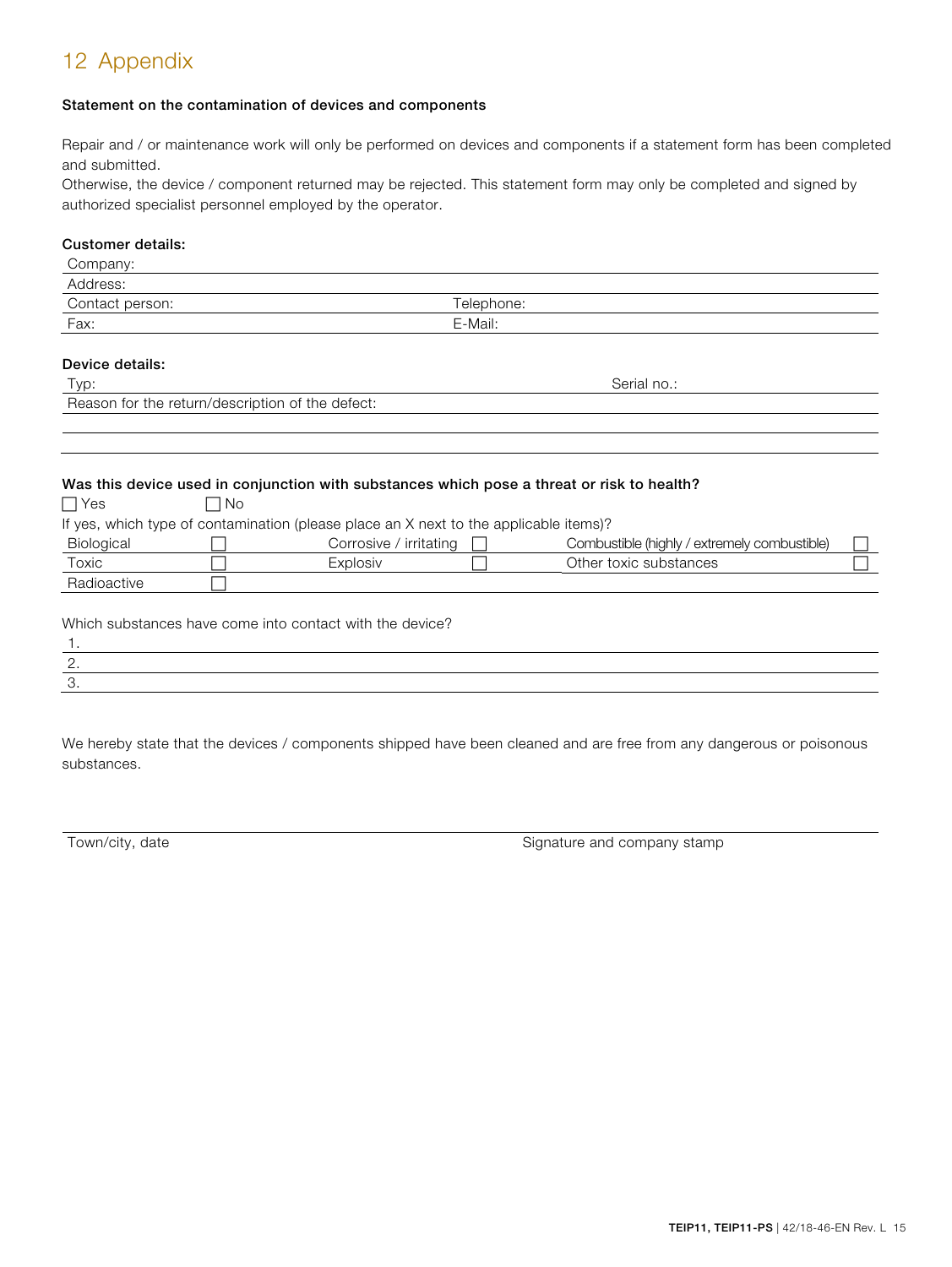$\frac{1}{4}$ iheet  $3$ cale Rev.3 (06.06.2013) Category I/P-Converter 22/06-a Connection Diagramm No revision can be made without FM notification Nonhazardous Area  $\sum_{i=1}^{n}$ FM Approved<br>Safety barrier 900842 Part-No awing No. [Par  $31N$   $150$   $2768-m-K$ General<br>Tolerances  $\frac{1}{\sum_{i=1}^{n} \sum_{i=1}^{n} \sum_{j=1}^{n} \sum_{j=1}^{n} \sum_{j=1}^{n} \sum_{j=1}^{n} \sum_{j=1}^{n} \sum_{j=1}^{n} \sum_{j=1}^{n} \sum_{j=1}^{n} \sum_{j=1}^{n} \sum_{j=1}^{n} \sum_{j=1}^{n} \sum_{j=1}^{n} \sum_{j=1}^{n} \sum_{j=1}^{n} \sum_{j=1}^{n} \sum_{j=1}^{n} \sum_{j=1}^{n} \sum_{j=1}^{n} \sum_{j=1}^{n} \sum_{j=$ Date Name<br>07.07.93 Lasarzik ABB Automation Surface Finish<br>DIN ISO 1302 ii<br>Albi  $\mathop{\cong}_\sqsubseteq$ Note: Location is allowed in Class II, III,<br>Division 1, Group E, F, G, for models 22/06-66,<br>22/06-67, 22/06-68, 22/06-69 only.<br>An approved seal must be used at the enclosure conduit<br>opening to maintain Infrinsic Safe circu rawn Intrinsically safe circuit<br>Vmax = 40 V, Imax = 125<br>Ci = 0, Li = 1mH  $\frac{1}{2}\sum_{i=1}^{n} \frac{1}{2} \sum_{i=1}^{n} \frac{1}{2} \sum_{i=1}^{n} \frac{1}{2} \sum_{i=1}^{n} \frac{1}{2} \sum_{i=1}^{n} \frac{1}{2} \sum_{i=1}^{n} \frac{1}{2} \sum_{i=1}^{n} \frac{1}{2} \sum_{i=1}^{n} \frac{1}{2} \sum_{i=1}^{n} \frac{1}{2} \sum_{i=1}^{n} \frac{1}{2} \sum_{i=1}^{n} \frac{1}{2} \sum_{i=1}^{n} \frac{1}{2} \sum_{i=1}^{n}$ Name  $0a$ t e ABB Automation Products  $\Box$ Control Document No. 900842<br>for I/P-Converter Type 22/06-a Workpiece edges<br>acc.to DIN 6784 Class | Division 1 Groups A, B, C, Amendment  $b \mid a c k (-)$ specified Duer<br>Towance  $red(+)$ Hazardous Area  $_{\mathrm{Rex.}}$  $\frac{1}{2}$ MS/AS'L 청 MS/AS'L 女<br>P2  $\frac{10}{10}$  $U00S = 5$ **ひ0SL**  $\mathbb{Z}_d$  $\frac{1}{1}$ С 0(4)...20mA<br>Entity: Imax = 125mA, Ri according label  $\vec{c}$   $\vec{d}$   $\vec{s}$ Voltage rating of Zener diodes = 7.5V<br>Power rating of Zener diodes = 5 W 249Q  $249\Omega$  $249\Omega$  $249\Omega$ R5 2490 Characteristic: direct acting or comparable type  $\approx$ R6 R<sub>7</sub> R8  $\frac{1}{2}$   $\frac{1}{2}$ **EM Approved**  $|Z$ D1...D3<br>N5343B  $QZ1 = 5$  slugg

ke ste is to be most be injuiting.<br>This also describe this paper is to be a given be diseased in the step of the step of the step of the step of<br>Higher ble diseased and the final step of the step of the step of the<br>High Le

12.1 Control Document 12.1.1 Connection diagram 900842 FM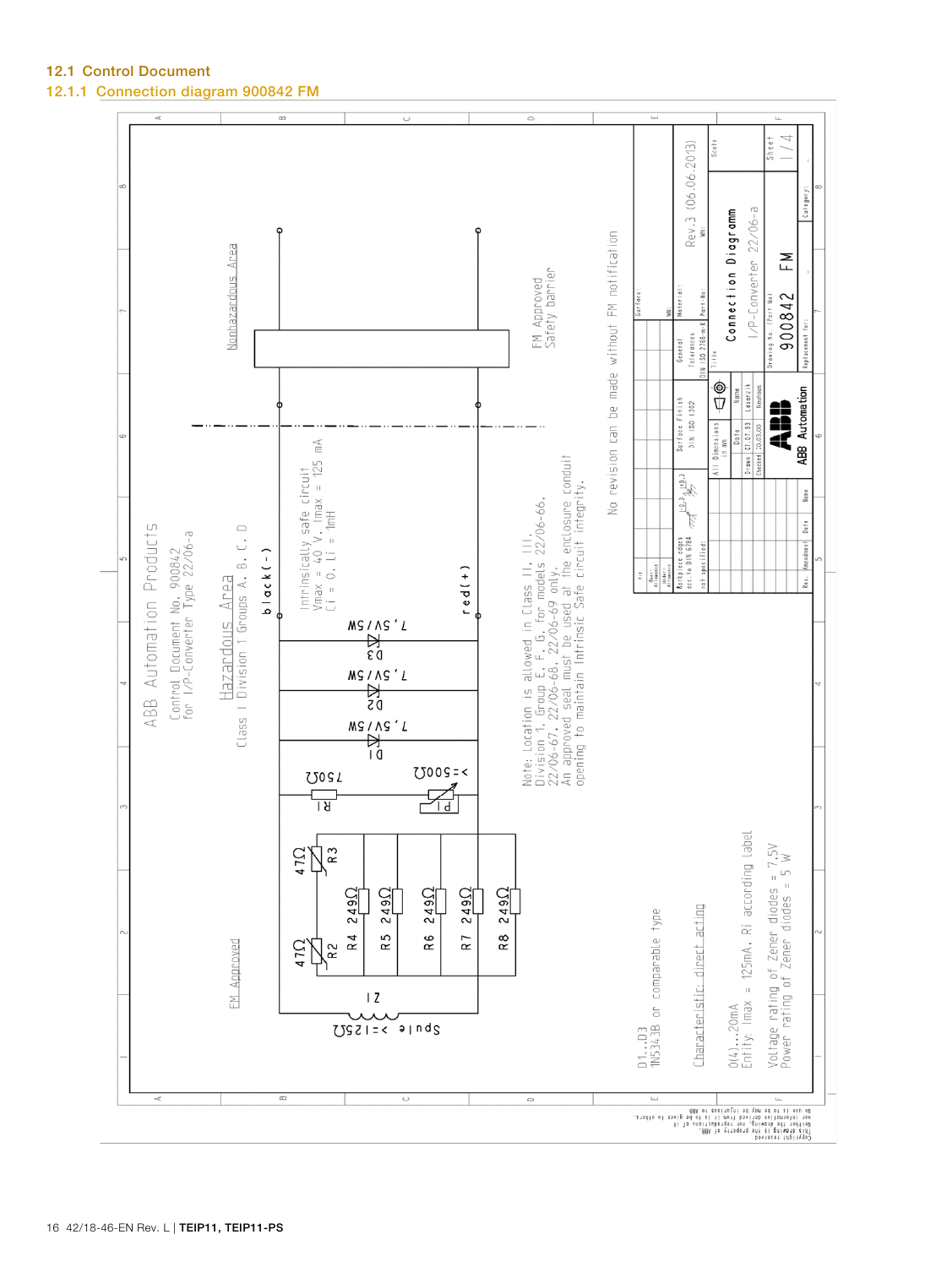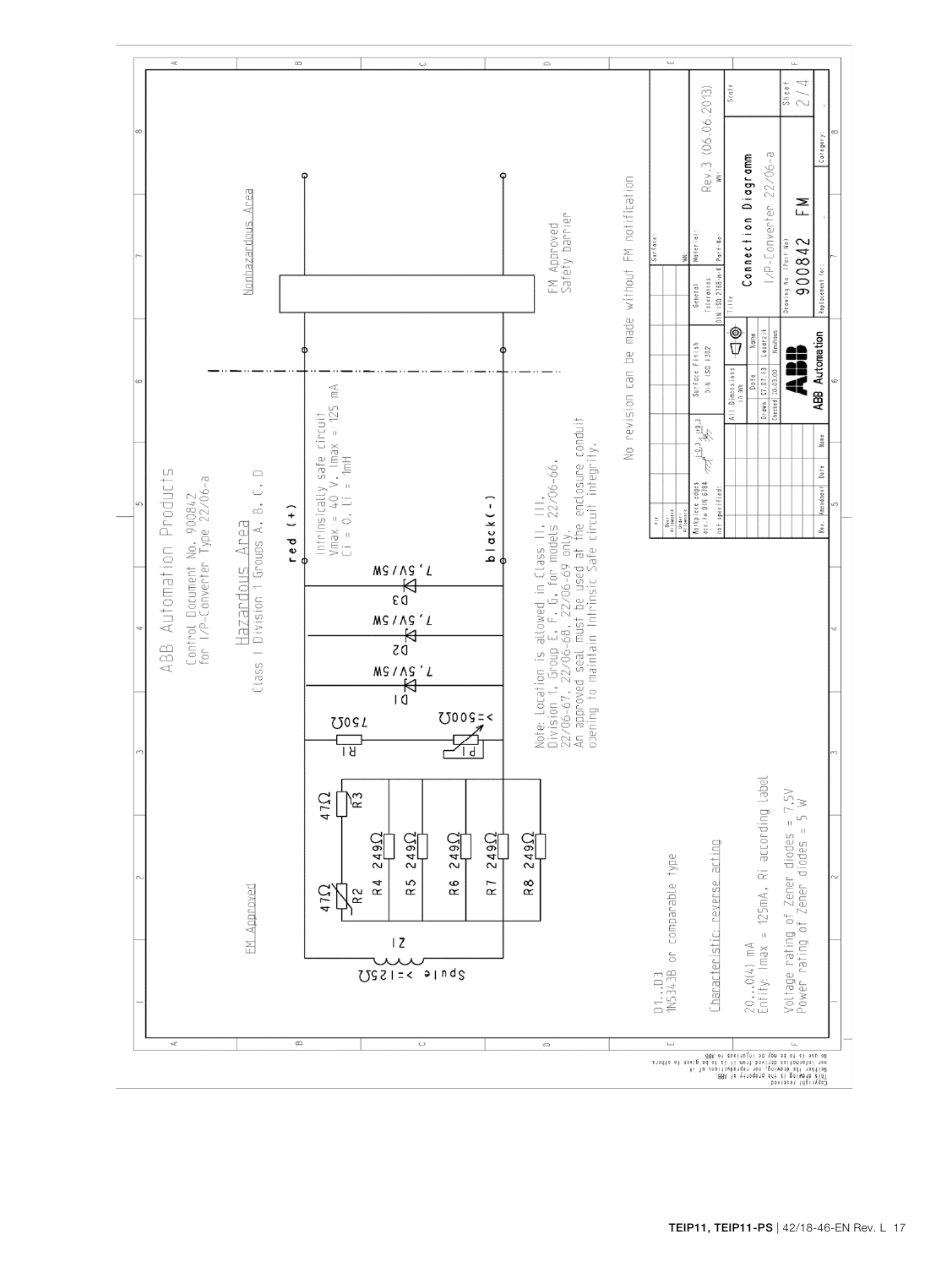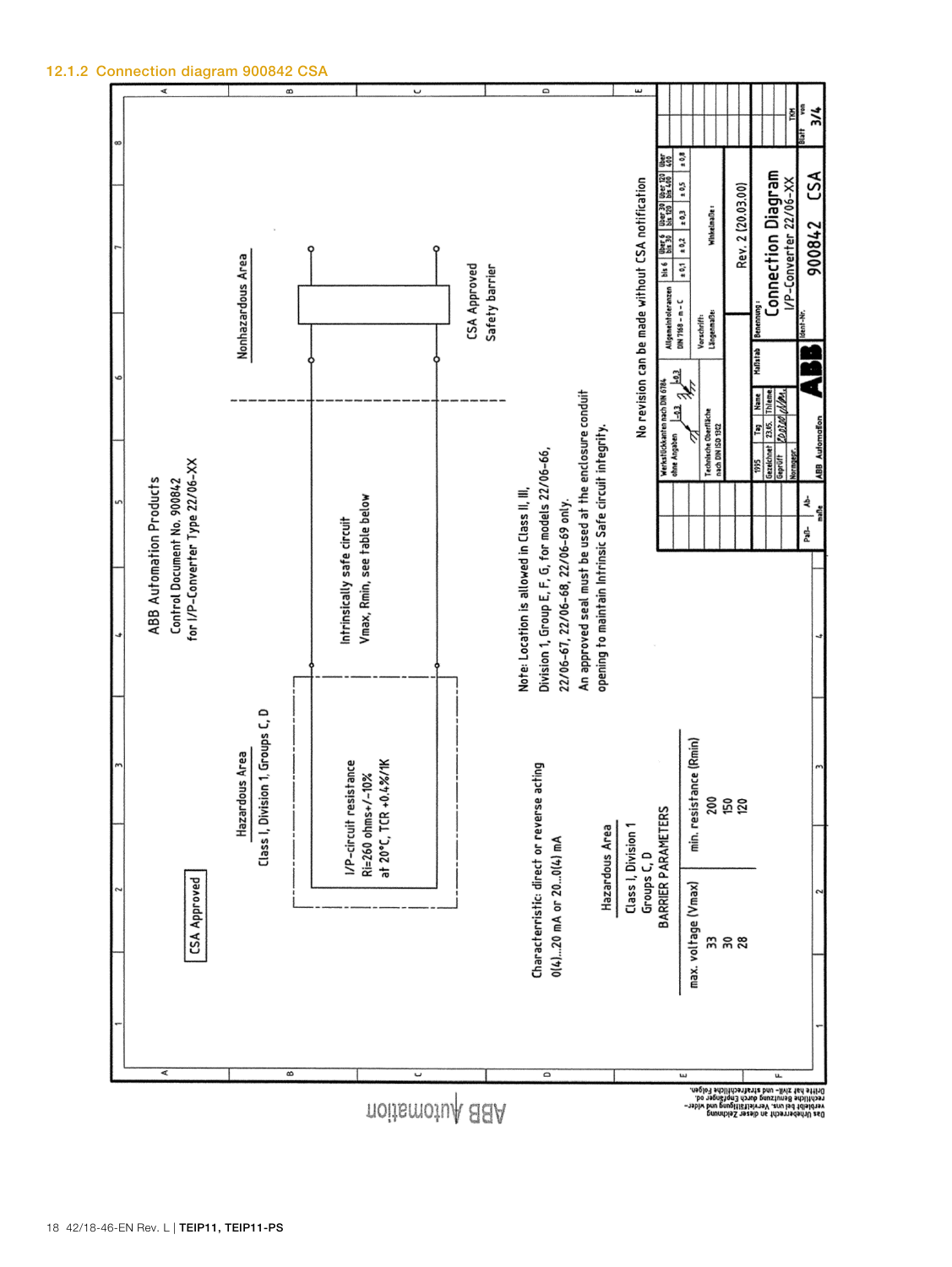